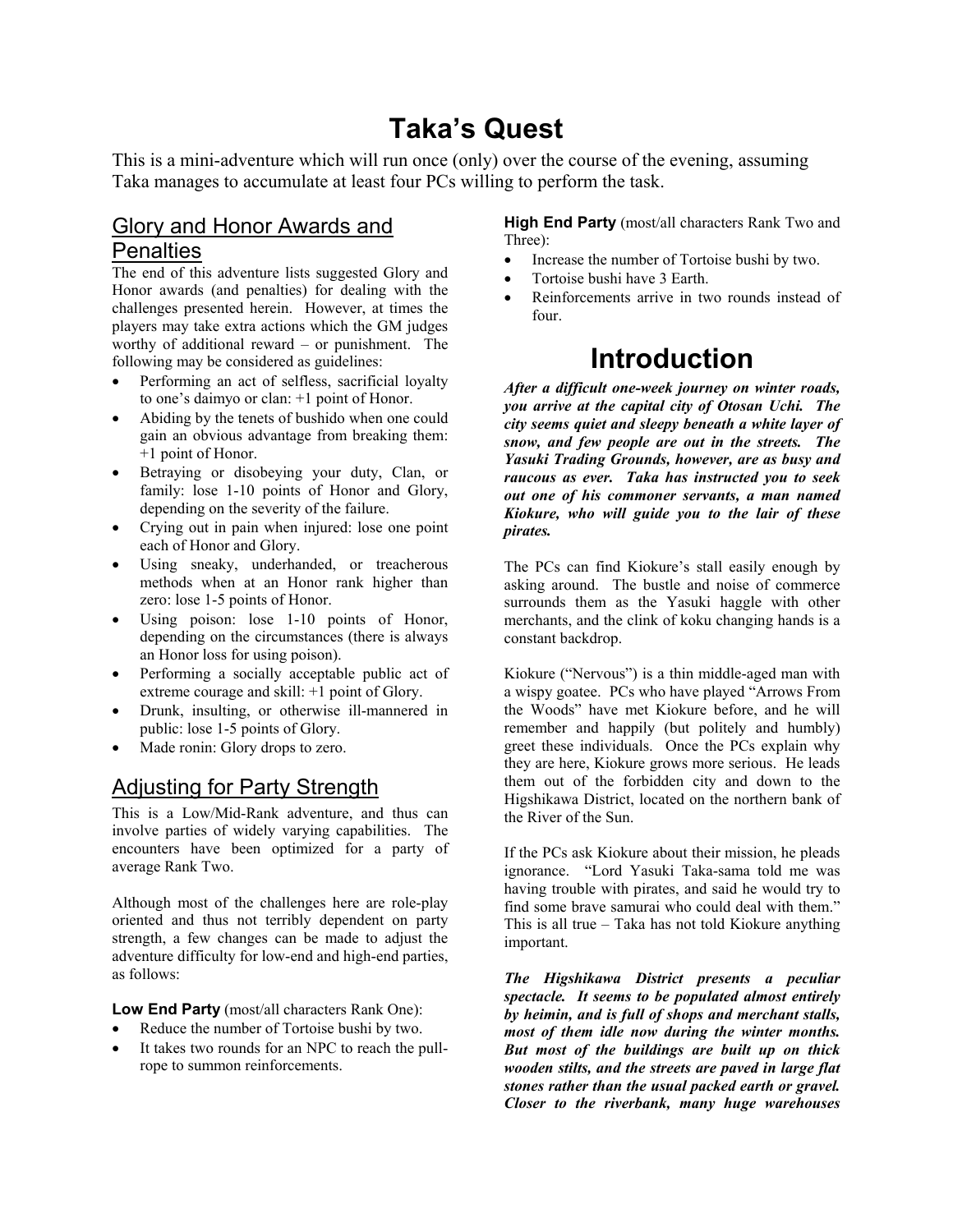*perch uneasily on the thick wooden stilts, and the riverbank itself is packed with boats large and small.* 

Kiokure will lead the PCs to a medium-sized kobune (sailing ship) with the kanji for "Prosperous Drinker" on its bow. He introduces them to the captain of the ship, a stubby commoner named Kanto, and explains "these samurai are here to resolve lord Yasuki Takasama's business with the pirates." He then departs, leaving the PCs in Kanto's hands.

Kanto is a gruff, practical man who usually sucks on a small clay pipe. He will explain to the PCs thast they will need to wait until nightfall to sail for the pirates' lair. "During daylight, their Tortoise protectors might spot us." He suggests that the PCs wait below-decks, where his crew is boiling rice and vegetables for dinner.

The crew are crude and boisterous, as one would expect from such men. They are restrained around stiff-necked samurai (and especially samurai-ko) but quickly grow loud and cheerful if the PCs are friendly. They enjoy gambling and will offer to cut the PCs in on the action.

### **Sailing**

Once night falls, Kanto will out his crew into action. They become all-business, silently raising the suare sail, lowering the oars, and steering the ship down the river and into the shadowed vastness of the Golden Sun Bay. The western horizon is still faintly orange with lingering sunset, but overhead the stars are flickering brightly.

Kanto regards the distant yellow light of the twin towers which stand on the headlands of the bay, then turns the "Prosperous Drinker" north, toward the black shoreline which lies between the tower and the edge of the city. "The pirates operate out of a tunnel there," he explains. "Right underneath the Tortoise Clan village, where no one dares trouble them."

If the PCs ask Kanto how he knows all this, he shrugs. "Everyone *knows*," he says. "But no one does anything about it, because the Tortoise have the Emperor's protection. Besides, lots of rich samurai like to buy the gaijin trinkets which the Tortoise bring into the Empire."

Everything which Kanto says is true as far as it goes. However, anyone who tests his veracity can roll **Simple Awareness** at TN 15 to notice that Kanto doesn't seem to draw any distinction between

"pirates" and "Tortoise" in his speech. As far as he is concerned, they are the same people.

#### **The Assault**

Kanto carefully guides the "Prosperous Drinker" closer to the black cliffs, navigating as much by feel as by sight. Finally, very close to the wave-smashed rocks, he gives a cry and points. Faint yellow light is visible, just barely peeking out of a gaping cave mouth.

Kanto warns the PCs to stay low until they reach the pirate's dock, and guides the ship into the cave.

*Within the cave, the waters are calm, and the oarsmen stroke the "Prosperous Drinker" forward smoothly. As the ship slowly rounds the corner in the tunnel, the light becomes brighter, and you see that it comes from a small wooden dock ahead of you. Torches and lanterns hang along the pier, which is stacked with bales and crates. Two kobunes and another ship – a strange, sleek, lowslung vessel – are tied up at the dock. Sailors and dock laborers look up questioningly as your ship moves closer, but they do not take immediate alarm. You can see that all of them carry peasant or sailors' weapons at their belts.* 

The defenders of the dock will not act immediately – they think the approaching kobune is a trade ship, bringing goods or customers. If the PCs try to examine the scene before exposing themselves and taking action, they can roll **Battle** or **Hunting** (**Perception** trait) to spot the following details:

- TN 10 to get an estimate of numbers. There are seven dockworkers, three sailors on one of the kobunes (the other is empty), and six sailors on the strange ship.
- TN 15 to notice the dark tunnel, obviously hand-worked and reinforced with wooden beams, which leads farther into the complex.
- TN 20 to notice the pull-rope which dangles next to the tunnel mouth.
- TN 25 to notice that one of the crates on the dockside has been opened, and that a number of strange, long metal tubes (anquebuses) are stacked against the wall behind it.

As soon as the PCs show themselves, the defenders will draw their weapons and demand to know what is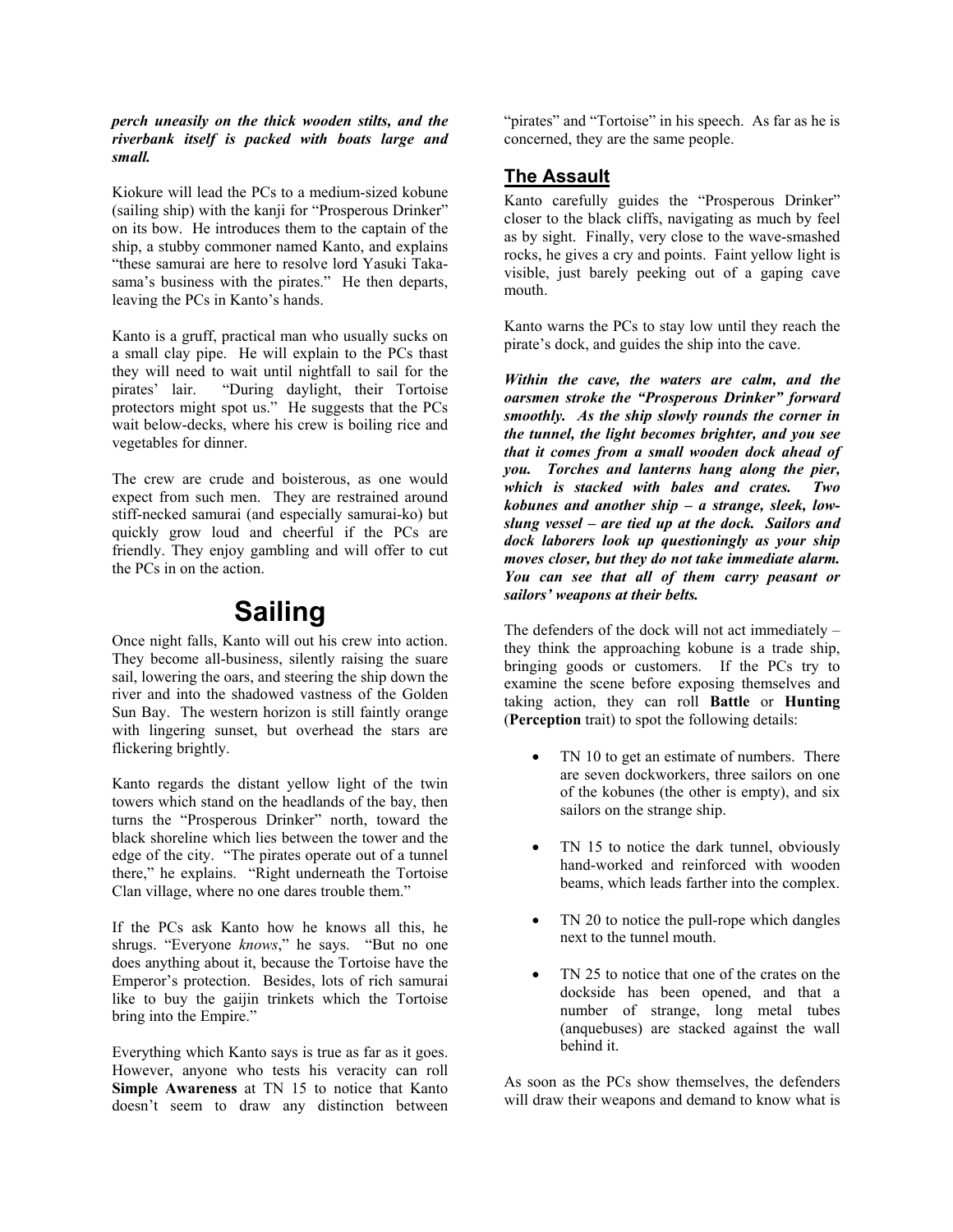going on. "Armed samurai ain't supposed to come here!" they shout, obviously nervous about the break in the status quo. A couple of the dockworkers will go over to the arquebuses and begin prepping them.

It is up to the PCs how they handle this situation – Kanto and his crew will take no action beyond providing transport, and if the PCs seem to be "blowing it" or losing a combat, the "Prosperous Drinker" will quickly retreat back to the bay... whether or not the PCs are on board.

Clever PCs (or PCs who are suspicious of Yasuki Taka's intentions in sending them on this mission) may try to bluff the defenders or ask them questions. The GM must adjudicate the response based on what the PCs say, what they do, and what skills they employ. Potentially, the PCs could learn a great deal of information:

- About half the people here are members of the Tortoise Clan, while the rest are commoners. There is no outward way to tell them apart, since they dress the same, use the same peasant weapons, and treat each other all exactly alike.
- If the PCs pretend to be customers, the Tortoise will invite them ashore and lead them to the market down the tunnel.
- If the PCs talk about pirates, the Tortoise dent any knowledge ("we're Tortoise, not pirates") and grow suspicious.

# **Fight!**

Once the PCs take action (or once the Tortoise grow suspicious enough to force them into it), the Tortoise will spring into action. There are a total of eight Tortoise bushi (four on the dock, one on the kobune, and three on the raiding ship) and eight commoners (three on the docks, two on the kobune, and three on the raiding ship).

- Two of the Tortoise dockworkers will use the two arquebuses they have prepped on the opening round of combat. The guns roll 2k2 to hit, but ignore armor, and do 4k3 damage. After firing, they will drop the smoking weapons (which take half a minute to reload) and charge into melee.
- On the first round, one of the commoner dockworkers will run to pull the alarm rope

by the tunnel. If he is disabled before he can do so, others will try on subsequent rounds.

- The three people on the kobune will try to get onto the docks and join the fight.
- Four of the six people on the raiding ship will throw grappling hooks, trying to snag the "Prosperous Drinker," while the other two will hurl Kusari Gama (kama with weighted chains) in an attempt to board the ship.

If the defenders manage to pull the alarm rope, reinforcements will arrive four rounds later: ten more Tortoise bushi, led by Keda (see below).

If the defenders are losing badly (before or after the reinforcements arrive), they will flee back up the tunnel, hoping to get help or to scatter into the maze of tunnels beneath Otosan Uchi.

#### Loot and Scandal

If the PCs get the chance to look around the area, they will be able to uncover quite a bit of loot and material wealth, much of it foreign – crates full of exotic jewelry, strange items like spyglasses and scissors, cotton cloth, and so forth. All of this is illegal in Rokugan, of course, by the direct order of the Emperor.

The two arquebuses come from an open crate which contains another forty of the weapons. All of the weapons are loaded and take only a moment to prime and ready for firing. Packed into the crate as well are bags of gunpowder (gaijin pepper), shot, wadding, and slowmatch fuses.

Obviously, this is a scandal of the first order – pirates and Tortoise Clan "samurai" are smuggling gaijin goods into Rokugan! What the PCs choose to do about it is another matter, since if they haven't explored down the tunnel yet, Kedo and his squad will arrive shortly.

### Confronting Kedo

If and when the reinforcements come, they will be led by a Tortoise bushi named Kedo. If the PCs go searching down the tunnel after defeating the first group of defenders, they will also encounter Kedo in the next cave area, which is the Tortoise Clan barracks. Either way, Kedo will attempt to negotiate before violence ensues.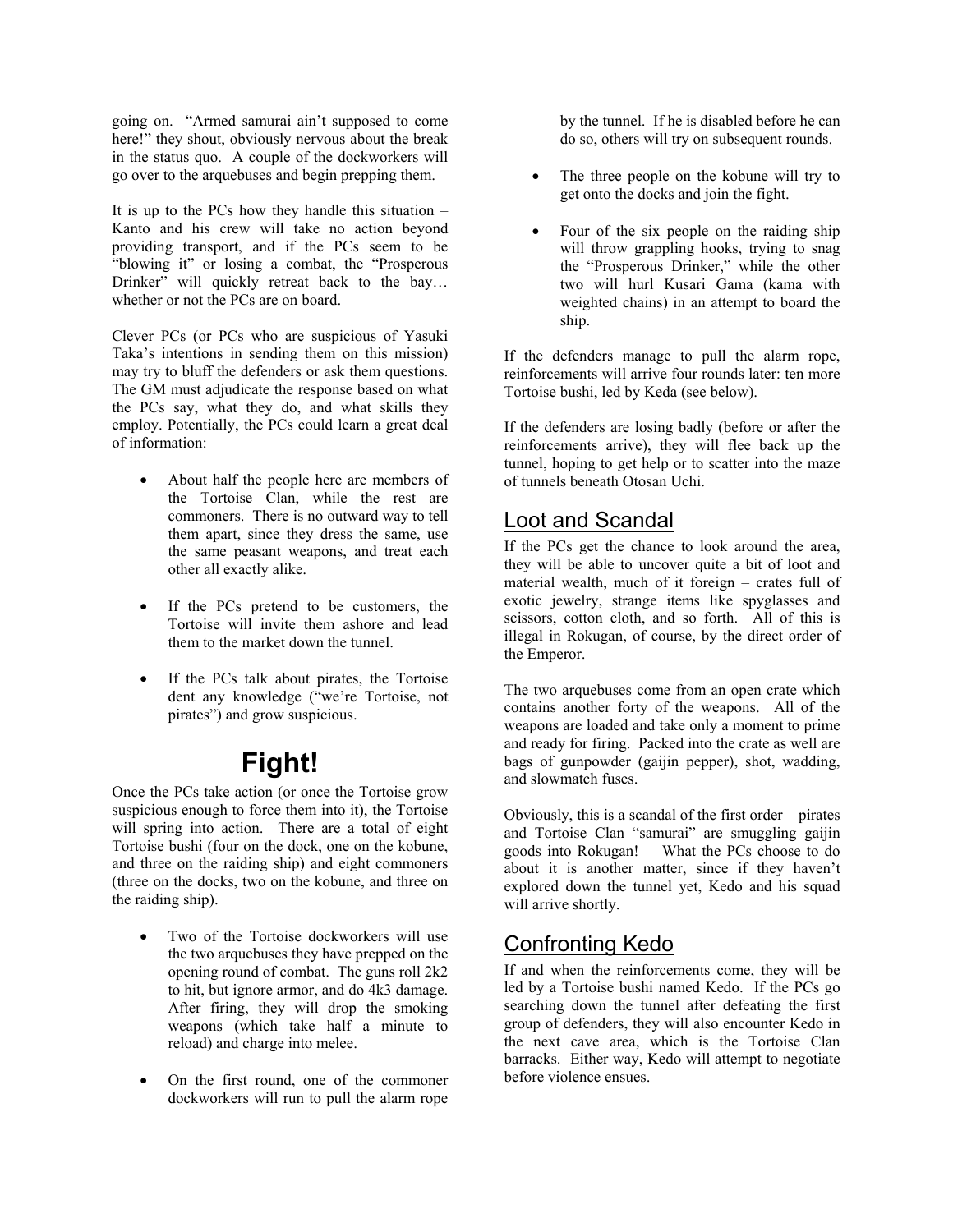Kedo is a thick-set, muscular man who usually does without a shirt, wearing only simple sailor's pants and carrying two kama thrust through his belt. His head is shaved and he wears long, flowing moustaches. Although he seems like a crude sailor, he is also a shrewd man who knows how the Empire works from the bottom up. He considers himself samurai and is capable of showing a fair degree of etiquette and style when he needs to.

Kedo realizes the moment he sees the PCs that they have been suckered into attacking his base, although he does not know by whom – the Tortoise have many enemies. He will try stop the fight and negotiate. *"Hold, samurai! Why do you attack the Tortoise Clan, beloved of the Emperor?"* 

Assuming the PCs do not simply cut him down (which the more Tortoise-hating types among them might do), Kedo will try to learn who has sent them, and why. If the PCs give the "pirate" story, Kedo laughs. *"Someone has sold you a false tale, samurai. There are no pirates here, only the Tortoise and our heimin."* 

Kedo will explain that the Tortoise carry out this illicit trade with the gaijin at the behest of the Emperor, so that Rokugan is not caught unprepared if the gaijin ever attack again. *"Each of our daimyo has offered his seppuku to the Emperor, and each time, the Emperor has forgiven them and ordered them to continue their work. No doubt there are many who hate us for it, or who dream of taking over our trade for themselves. Could this not be why you were sent here?"* 

If the PCs describe Yasuki Taka's story, Kedo will deny sinking any ships, Crab or otherwise. However, he is not being completely truthful. The Tortoise *did* sink a ship which the Kolat sent here a few days ago. (If the PCs examine the raider ship closely, they will find evidence of a recent battle.) Kedo does not know whose ship it was, only that it tried to intercept his latest shipment – which contained the arquebuses.

If the PCs mention the arquebuses, Kedo will again remind them that the Emperor commands the Tortoise Clan to study the gaijin and be prepared for them. However, if the PCs press the matter, Kedo may be willing to dump the firearms in exchange for the PCs leaving him otherwise unmolested. He will try to arrange this or a similar compromise rather than stage a fight to the finish.

If the PCs are completely unwilling to compromise or negotiate, Kedo will reluctantly try to fight them. If he is losing the fight, he will flee, abandoning the underground complex, to warn the rest of the Tortoise Clan.

On the other hand, if the PCs lose the fight, Kedo will be reluctant to execute any survivors. After all, they are samurai following orders, just like him. If the PCs are willing to swear never to reveal what they have found in the cave, he will let them go. Otherwise, he sighs and cuts their throats.

### The Rest of the Complex

If the PCs take the time to explore elsewhere in the complex (after defeating Kedo, for example), they will find three other areas of worked/carved stone further down the tunnel. The first is a barracks area where the Tortoise and ship crews stay when not on duty, and includes furnishings and supplies. The second is a large storage area where great quantities of gaijin wealth (considerably more than at the docks, albeit without any firearms) are kept in large bales and crates. The third is an underground "marketplace" where these items are laid out for sale (currently dark and empty, since most customers are away for the winter). A staircase leads up from here to one of the houses in the Tortoise Clan's "shantytown" outside Otosan Uchi.

There are other tunnels leading away from this complex, spreading out across the capital city. Wise PCs will refrain from exploring this dangerous mixture of natural tunnels and worked passageways. The Kolat, the local yakuza, the Scorpion Clan, and the Living Darkness all control portions of these tunnels, along with random problems such as ancient haunted shrines and long-imprisoned Oni.

## **Aftermath**

If the PCs did negotiate with Kedo, they may feel some doubts about Yasuki Taka. They are wise to do so. However, the fact remains that Kedo did sink a ship, and cannot prove that it was not a Yasuki vessel. Taka will use this, and the inherent "sliminess" of the Tortoise Clan, to defend himself from any accusations.

It is up to the PCs what to decide about this matter. Regardless, assuming they survived, they each earn 1 XP. Most PCs will lose 1 Honor for performing this mission – at the GM's discretion, PCs who feel "dirty" about the mission could lose extra Honor.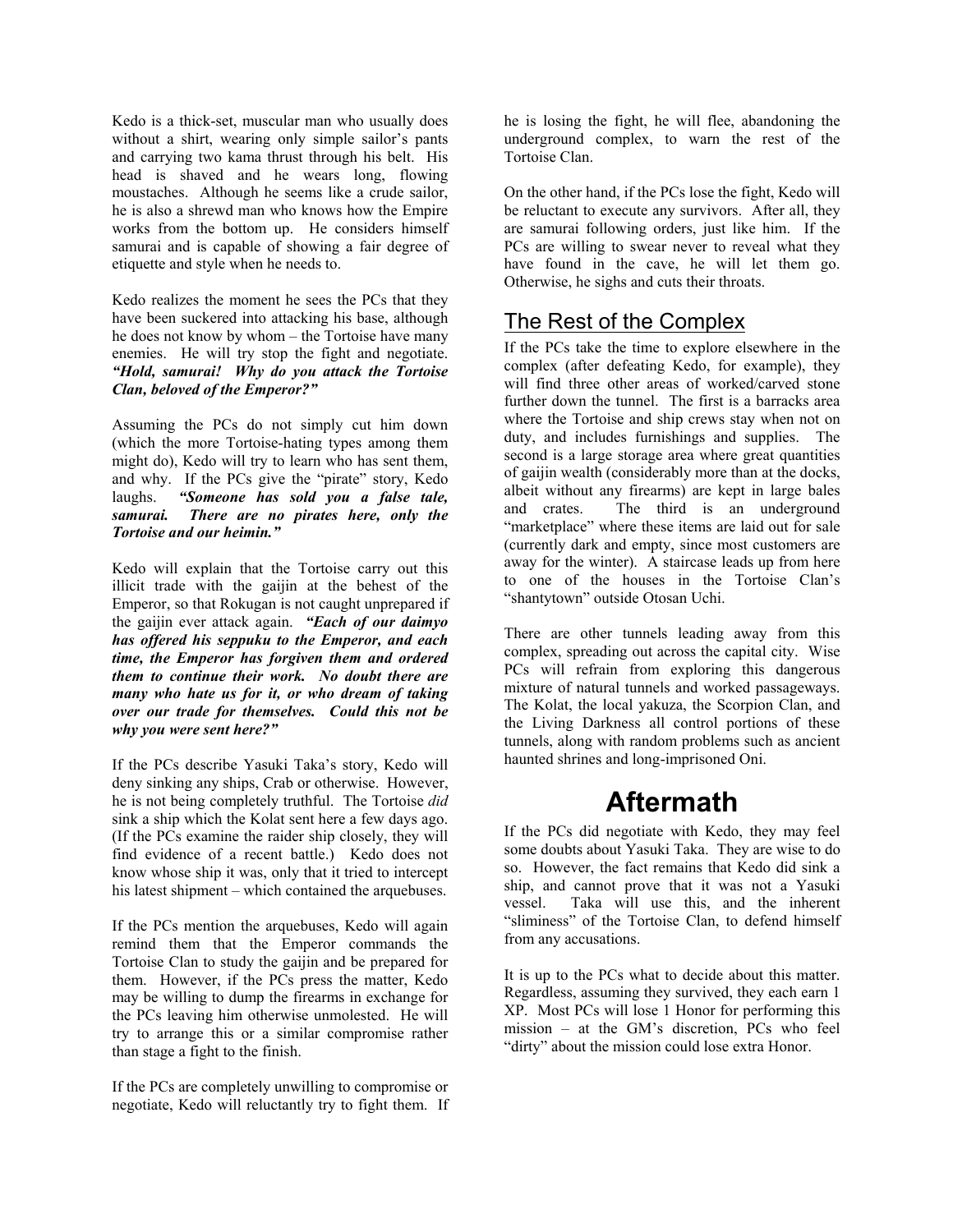# **NPCs**

Tortoise Clan bushi

| FIRE 2            | AIR <sub>2</sub> |
|-------------------|------------------|
|                   | Reflexes 3       |
|                   |                  |
| <b>EARTH 2</b>    | <b>WATER 3</b>   |
|                   |                  |
|                   |                  |
| VOID <sub>2</sub> |                  |

#### **TN to be Hit:** 15

**School/Rank:** Tortoise Bushi 1

 Rank 1: Fortune's Favor. When fighting with their chosen peasant weapon, the bushi have two extra ranks of skill in Nofujutsu.

**Honor/Glory:** 0.4/0.6

**Skills:** Athletics 3, Commerce 4, Defense 2, Jiujutsu (hand to hand) 3, Kenjutsu 1, Nofujutsu 4, Sailing 3. **Advantages/Disadvantages:** Bad Reputation

(Tortoise), Social Disadvantage (Minor Clan)

**Equipment:** Kama (0k2) or Kusari-Gama (0k2, can entangle opponents), clothing.

#### Tortoise Clan heimin

| FIRE 1             | AIR <sub>2</sub> |
|--------------------|------------------|
| Agility 2          |                  |
|                    |                  |
| EARTH <sub>2</sub> | <b>WATER 1</b>   |
|                    | Strength 2       |
|                    |                  |
| VOID <sub>1</sub>  |                  |

**TN to be Hit:** 10

**School/Rank:** None (heimin)

**Honor/Glory:** 0/0

**Skills:** Athletics 2, Commerce 2, Defense 1, Jiujutsu (hand to hand) 2, Nofujutsu 3, Sailing 2.

**Advantages/Disadvantages:** Social Disadvantage (heimin)

**Equipment:** Kama (0k2) or Kusari-Gama (0k2, can entangle opponents), clothing.

| FIRE 3            | AIR <sub>3</sub> |
|-------------------|------------------|
|                   | Reflexes 4       |
|                   |                  |
| <b>EARTH 3</b>    | <b>WATER 3</b>   |
|                   |                  |
|                   |                  |
| VOID <sub>2</sub> |                  |

### Kedo, senior Tortoise bushi

#### **TN to be Hit:** 20

**School/Rank:** Tortoise Bushi 3

- Rank 1: Fortune's Favor. When fighting with their chosen peasant weapon, the bushi have two extra ranks of skill in Nofujutsu.
- Rank 2: Path of One. The bushi may sacrifice a number of Honor Points equal to School Rank, adding that many unkept dice to any non-High skill. Dice must be used immediately.
- Rank 3: Shell of the Tortoise. Any opponent with Honor Rank 2 or higher must add twice their own Honor to the Tortoise's TN to be Hit.

#### **Honor/Glory:** 1.2/0.9

**Skills:** Athletics 5, Commerce 6, Defense 3, Etiquette 3, Heraldry 3, Jiujutsu (hand to hand) 3, Kenjutsu 2,

Nofujutsu 5, Sailing 4, Sincerity 4. **Advantages/Disadvantages:** Luck (rank 1), Strength

of the Earth (rank 1)/Bad Reputation (Tortoise),

Social Disadvantage (Minor Clan)

**Equipment:** Clothing, pair of fine quality kama (1k2 damage).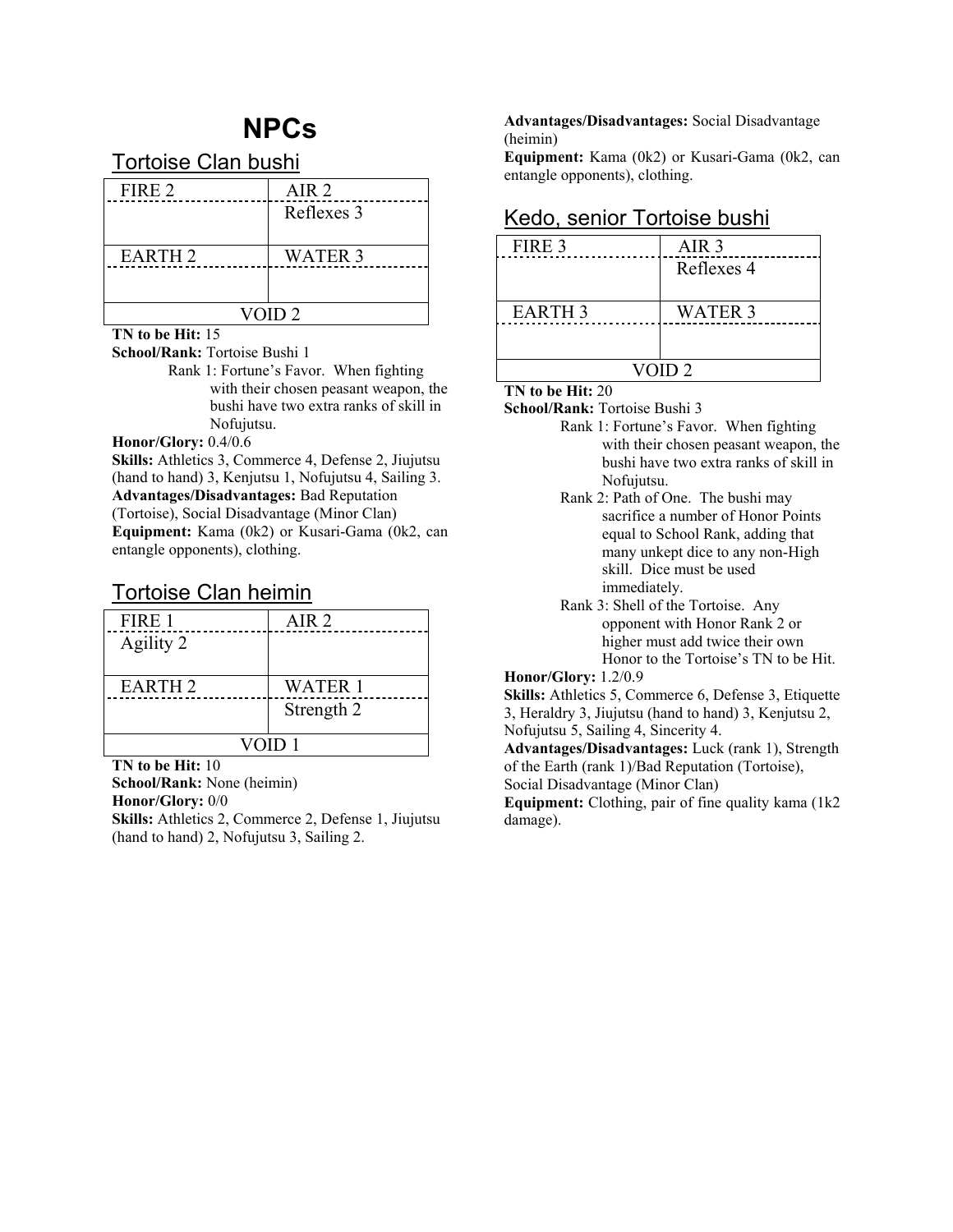# **A Winter Haunting**

This is a mini-adventure triggered by Tsume Takashi, the daimyo of Shiro Kyotei, and if possible he should be the one to run the party through it. A report of a ghost in one of his villages requires investigation.

### Glory and Honor Awards and **Penalties**

The end of this adventure lists suggested Glory and Honor awards (and penalties) for dealing with the challenges presented herein. However, at times the players may take extra actions which the GM judges worthy of additional reward – or punishment. The following may be considered as guidelines:

- Performing an act of selfless, sacrificial loyalty to one's daimyo or clan: +1 point of Honor.
- Abiding by the tenets of bushido when one could gain an obvious advantage from breaking them: +1 point of Honor.
- Betraying or disobeying your duty, Clan, or family: lose 1-10 points of Honor and Glory, depending on the severity of the failure.
- Crying out in pain when injured: lose one point each of Honor and Glory.
- Using sneaky, underhanded, or treacherous methods when at an Honor rank higher than zero: lose 1-5 points of Honor.
- Using poison: lose 1-10 points of Honor, depending on the circumstances (there is always an Honor loss for using poison).
- Performing a socially acceptable public act of extreme courage and skill: +1 point of Glory.
- Drunk, insulting, or otherwise ill-mannered in public: lose 1-5 points of Glory.
- Made ronin: Glory drops to zero.

### Adjusting for Party Strength

This is a Low/Mid-Rank adventure, and thus can involve parties of widely varying capabilities. The encounters have been optimized for a party of average Rank Two.

Although most of the challenges here are roleplay oriented and thus not terribly dependent on party strength, a few changes can be made to adjust the adventure difficulty for low-end and high-end parties, as follows:

**Low End Party** (most/all characters Rank One):

- Reduce Tsubume's Wounds to 50.
- The necklace is TN 20 to hit.

**High End Party** (most/all characters Rank Two and Three):

- Tsubume has 100 Wounds.
- The necklace is TN 30 to hit and takes 30 points of damage to destroy.
- Tsubume's Air is 5.

# **Introduction**

One of Shiro Kyotei's outlying villages, San no Mura, has been stricken with a haunting. Vague rumors of this problem have reached Tsume Takashi, and he has dispatched a samurai from the castle to look into the matter. The samurai, Doji Ikari, has not returned, and now Takashi is looking for a larger group of samurai who will look into the matter and resolve it quietly (if word gets out about this haunting, it could embarrass him greatly, and he secretly fears that there may be a connection with his father's shameful death).

### What Takashi tells the PCs:

Takashi has heard vague reports from San no Mura (from the doshin – armed peasant – of the village) of an evil female spirit or ghost which stalks the forest, kidnapping children and leaving their frozen, bloodless corpses in the snow. He dispatched Doji Ikari to investigate these matters. A week has passed with no word from Ikari or the village.

The ghost itself has been variously described as a "demon woman" or simply a "ghost" or "gaki" (hungry ghost) in female shape. Takashi knows no more, and suggests the PCs speak with the village headman (Kuwabara) or the village doshin (Tokan).

### The Truth

The village is actually being plagued by two different problems: a Yuki-Onna (snow maiden) and a rather unusual Gaki (hungry ghost).

The Gaki is the spirit of Tsubume, a little girl who was drowned to death by her angry playmates. Unfortunately, Tsubume died while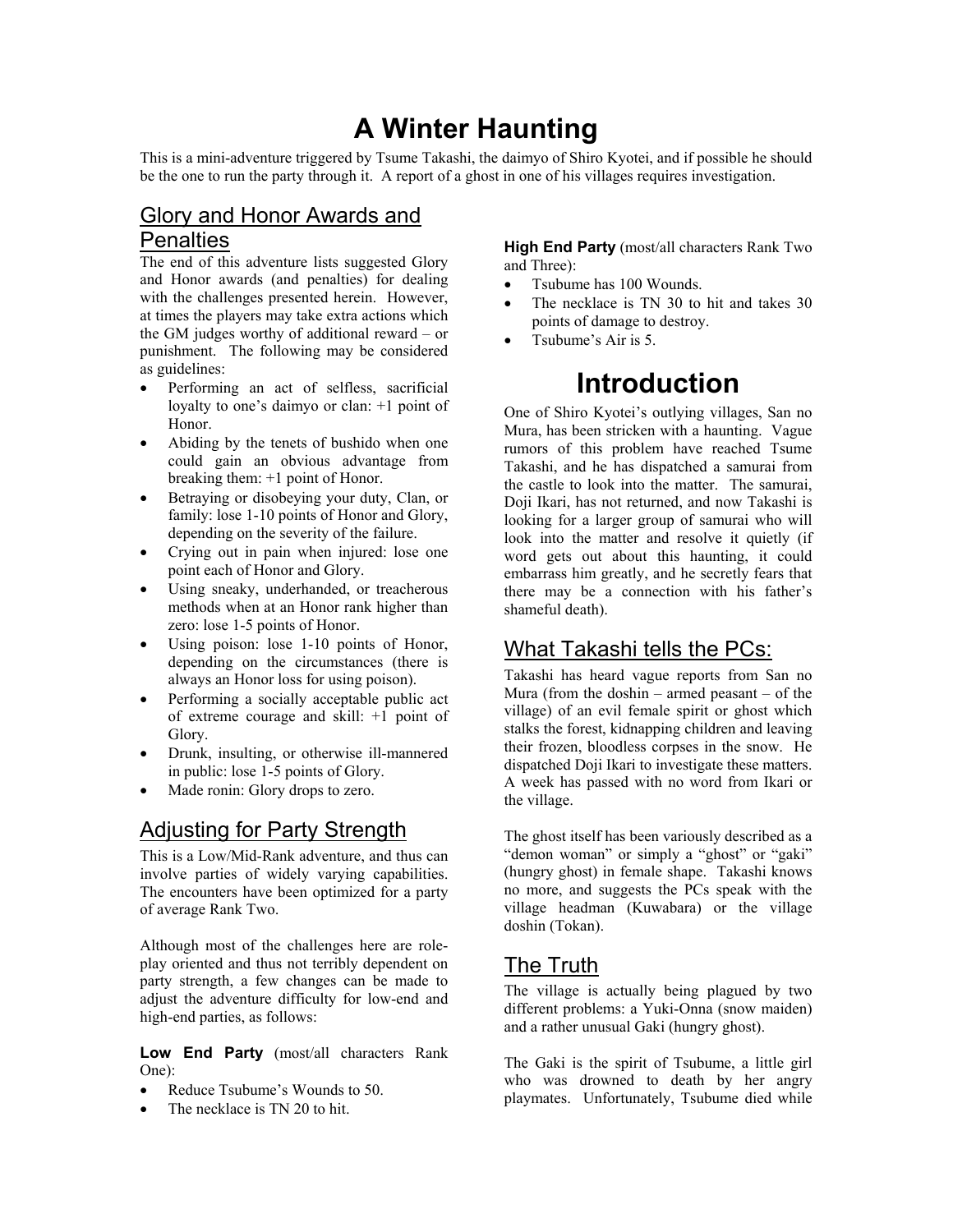in possession of a minor artifact of the extinct Snake Clan, and the malign power of that item has brought her back as a Gaki. Now she is taking revenge on all the village children for her own death.

The Yuki-Onna has appeared here spontaneously, following her own enigmatic ways, and the poor visiting samurai, Doji Ikari, fell hopelessly in love with her and froze to death (hence his failure to return).

# **Getting to San no Mura (Village of Two)**

*A difficult half-day of travel through thick, wet snow has brought you to San no Mura, a tiny village tucked into a narrow side-valley. The dozen or so huts which make up the village are all huddled in under the steep forested slopes of the valley, while a narrow band of cultivated ground snakes down the valley floor, following the near-frozen track of a shallow stream. A thick coat of snow covers everything in sparkling white, although you can see muddy tracks breaking up the pure white mantlet within the village.* 

There is no inn or teahouse here – San no Mura is much too small for such a thing. Besides the huts where the villagers dwell, the only other structures here are the village well and a pen for the oxen. (There is a carpenter's shop attached to the back of one hut, a silk-weaver's shop behind another, and a small crematorium behind the eta hut.)

The tracks which criss-cross the village are the normal signs of winter activities – trips to the well for water, to the oxen pen, to the woods to get fuel for fires, and so forth.

If anyone asks, the most recent snow was two days ago.

# **Investigating in the Village**

The PCs can speak with the headman, Kuwabara (a tall, thin man in his forties, with a narrow face, sharp eyes, and a thick head of hair), or with the doshin, Tokan, a shorter, wider man who seems more comfortable using his bo staff as a walking

stick than as a weapon. Both men can share the following information:

- Many villagers have glimpsed a strange, beautiful woman wandering through the forest, and sometimes they have heard her singing ("an unearthly voice, Lord, I know no other word for it") in the mornings and evenings. She dresses like a "great lady of the court" in garments of white.
- These sightings first began around the start of winter. The first disappearance happened around that time as well (the villagers are vague about the exact time).
- A total of five village children, all between the ages of five and ten, have disappeared. All of them vanished out of their rooms, without warning or noise, through closed doors. All were later found dead in the snow, frozen solid, their blood drained through cuts in their wrists.
- The villagers will mention that their children are especially terrified, and speak of a "demon woman" who comes into their rooms at night.
- One village mother reports seeing the strange woman walking hand-in-hand with her son (a boy of about seven). The boy vanished a week later.
- The samurai Doji Ikari came to the village last week. He asked some questions and then, when he heard the singing on the evening breeze, went into the forest. He never came back. The villagers have not dared to search for him.
- If the PCs ask about strange events in the village, the peasants say nothing has ever happened here. If the PCs ask about deaths or murders, the villagers recount several people who died of old age, sickness, and accident. In the latter category is a girl, nine-year-old Tsubume, who drowned in the stream last autumn. "It was a simple accident, when the children were playing." The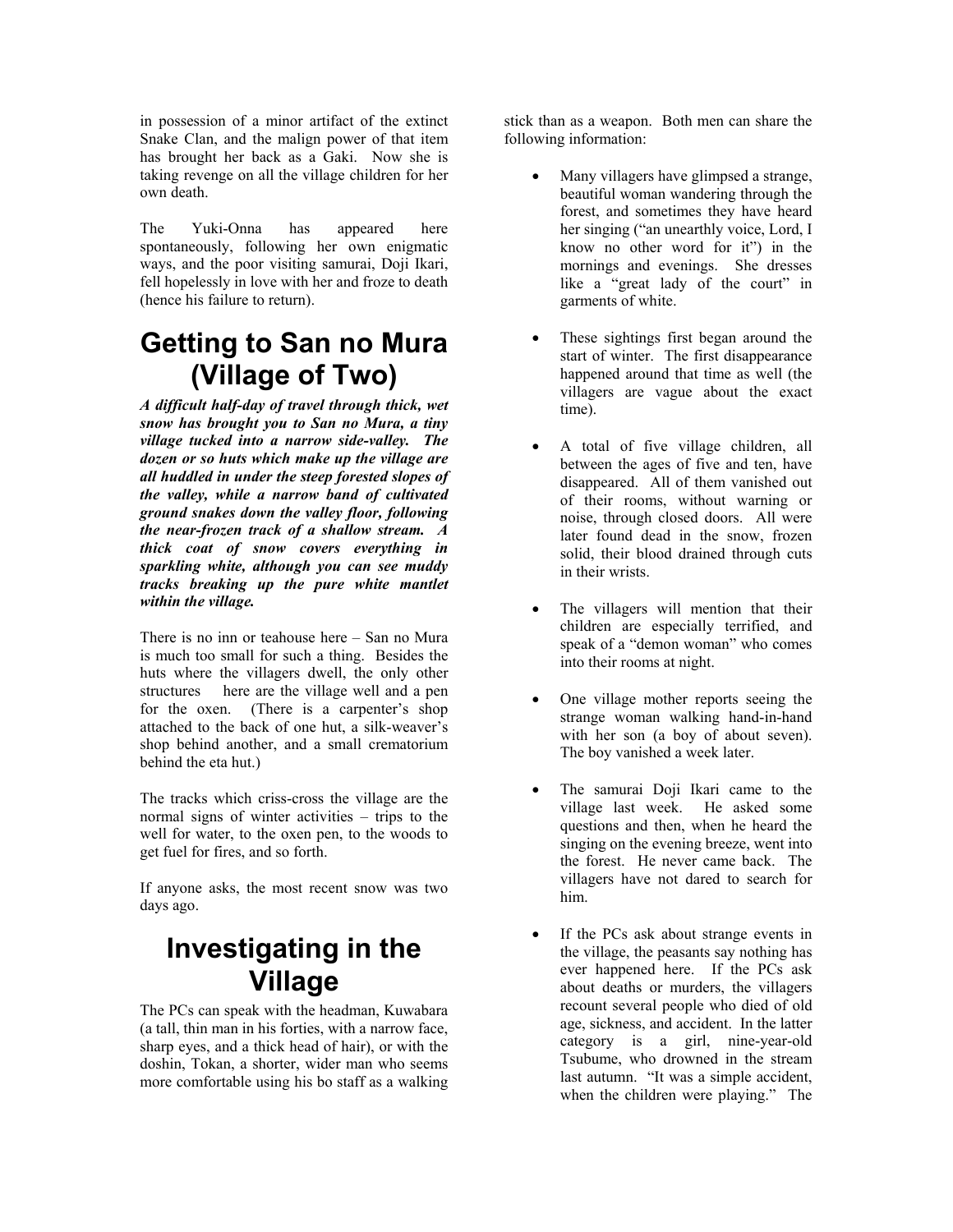GM might require an **Intelligence** roll for the PCs to pick out this particular death from the list of eight or so.

If the PCs ask, Tsubume's body was cremated as usual by the village *eta* family.

### The Children

The big clue in the village is the children. The PCs will glimpse them constantly, hiding behind their parents, watching everything with wide and frightened eyes. None of them are noisy or excited, the way one would expect children to be.

If the PCs speak with the children directly, they will have to be cautious and gentle in order to get a response (otherwise the children just run and hide in terror). This may require a **Sincerity** roll, at the GM's option. Once the children open up, they can share the following information:

- The "cold lady" in the forest is an enigma to the children. Some of them are frightened of her. Others claim to have spoken with her, and say that "She's kind, but very sad."
- The children say that a "bad girl" or "demon woman" comes into their rooms at night, no matter what their parents do to protect them. "She tells us she's going to kill us, all of us, no matter what we do," the children whimper.
- If the PCs ask if the "demon woman" resembles anyone, the children will say no. An **Awareness** roll (TN 10) shows they are lying. Pressured, they quickly break down and confess that she looks like Tsubume, who drowned in the stream last autumn.
- If the PCs ask about Tsubume's death, the children claim she slipped and fell in the stream while they were playing. This, again, is a lie. Pressured, the children finally confess that they threw her in the stream because she made them angry. "She was acting all highand-mighty, like she wasn't even a peasant! She looked at us like we were dirt, the way a samurai looks at an *eta*!"

If the PCs seem completely clueless about speaking with the children, introduce Haruka (see below) to give them a hint.

#### Researching Tsubume

Once the PCs have Tsubume's name and basic story, they may decide to learn more about her. Her family claims she was a "kind, sweet girl" who would never hurt anyone. They will confess, however, that she was a curious child who was always poking her nose into things and sometimes had to be scolded for it.

The children who knew her, if they are questioned carefully and systematically, will agree that Tsubume was "always exploring" but was usually a nice girl. She didn't start acting mean until the last few days before she drowned. If the PCs specifically ask about events at that time (was there anything unusual that happened, did anything strange happen, etc), the children mention that she went off exploring one day with the *eta* child, Haruka. (None of the other children ever spend time with poor Haruka.)

### Haruka the Eta Child

The PCs will normally find Haruka by asking the other children about what Tsubume was doing before she drowned. However, if the PCs seem to have no idea that they should be speaking with the children, you can introduce Haruka as a cluebus:

*You notice a lone little girl, dressed in tattered clothing and smudged with dirt, standing in the snow watching you. Although she can't be more than seven years old, her expression is quiet and serious.* 

Haruka is an *eta* (although the PCs may not realize this at first) and therefore barely above an animal in the eyes of samurai. She possesses a quiet wisdom beyond her years, the result of her unpleasant upbringing, and also feels guilt that she may be in some way responsible for Tsubume's fate. If the PCs speak with her at all, she will say the following:

> She has no friends in the village, but Tsubume was nice to her sometimes. She told Tsubume about her "secret," and took her there, but then Tsubume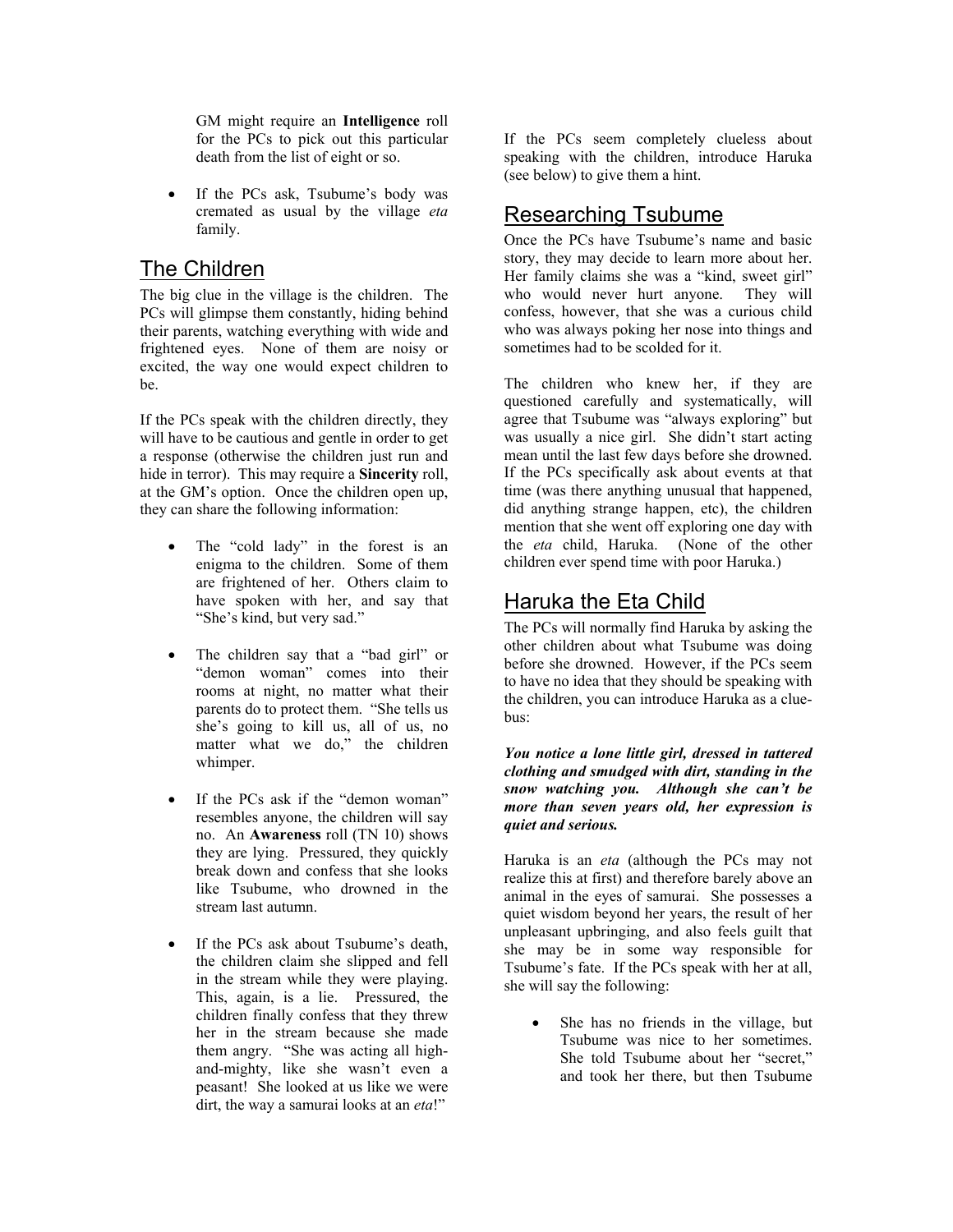stole from her and turned mean and angry.

- She knows Tsubume is the ghost, since she has seen her in the night, stealing other children away. She fears that Tsubume is saving her for last, after all the other children are dead.
- If the PCs ask about her "secret," Haruka will at first be cagey ("I found it, and no one else knows") but can be persuaded to show it to the PCs. She will lead them to the Snake Ruins (see below).
- If the PCs ask what Tsubume "stole," Haruka will say it was a "pretty" from the "secret place." She also mentions that Tsubume didn't have the "pretty" with her when she was brought to be cremated (this may be the PCs' first hint that Haruka is an *eta*).
- If the PCs ask Haruka to describe her missing "pretty," she will describe something which the PCs recognize as a necklace of gold and jade.

# **Exploring the Woods**

If the PCs decide to explore the woods (in search of ghosts or of the elusive Doji Ikari), they find a mysterious winter wonderland:

*The trees are bare of leaves, and every branch and twig wears a layer of snow. Not even animal tracks disturb the smooth coating of white on the ground, and all is silent except for the occasional wail of an icy breeze, wafting snow particles through the air.* 

If the PCs come in the early morning or evening (especially after hearing the song of Yuki-Onna), they can roll **Simple Void**. On a TN of 15 or more, they catch a glimpse of the Snow Maiden (see "Yuki-Onna" below).

If the PCs are searching specifically for Doji Ikari, have them roll **Hunting/Perception** at TN 15 or **Investigation/Perception** at TN 20. With a success, they find his frozen body (see "Ikari's Body" below).

If the PCs are specifically searching for strange ruins or oddities, they can roll **Hunting** or **Investigation** (TNs 20 and 25) to locate the Snake Ruins. Otherwise, these can only be located with the help of Haruka the *eta* girl.

If the PCs are searching the woods after the next disappearance, they can roll (same skills, or **Lore: Ghosts** or similar can be substituted) at TN 15 to find the frozen, bloodless body of the next victim. If the PCs search in the immediate aftermath of the next disappearance, they can roll at TN 20 to find Tsubume before she devours her next victim (see "Tsubume the Gaki").

## **Yuki-Onna**

Every morning and evening, Yuki-Onna's haunting, beautiful, wordless song can be heard on the breeze. It is the most beautiful sound the PCs have ever heard. Any PC who suffers from Lost Love (or any similar disadvantage) falls under the effects of that disadvantage after hearing the song.

In order to find Yuki-Onna, the PCs will have to search the forest for her (as listed above). However, at the GM's option, a male PC with very high Honor (or Dangerous Beauty) might attract her attention, causing her to come to the forest edge and speak with him voluntarily. Yuki-Onna can appear at any time of the day or night, but prefers dawn and dusk. Regardless, her appearance is always the same:

*Suddenly, you are aware of a woman walking – no, dancing, whirling gently like a snowflake – between the trees. Her long black hair wafts around her lovely, perfect face like a cloud. She is dressed in a long, flowing kimono of white, with highlights of pale blue and gray. She stops suddenly and looks at you, and you are struck by the expression of deep, quiet sorrow on her face.* 

Any male PC who sees Yuki-Onna must roll **Simple Willpower** at TN 10 or be hopelessly smitten with her. Such PCs will desire nothing except to look upon her, and will forget about food, sleep, and everything else. They can only be broken out of this trance by being physically dragged away, or by making an **Honor Test** at TN 15 (this should not be free – other PCs will have to remind the entranced victim of his duty and honor before he can make the test). Yuki-Onna does not cause this effect voluntarily, and if the PCs demand that she "release her spell" or similar, she will either leave (if they are crude or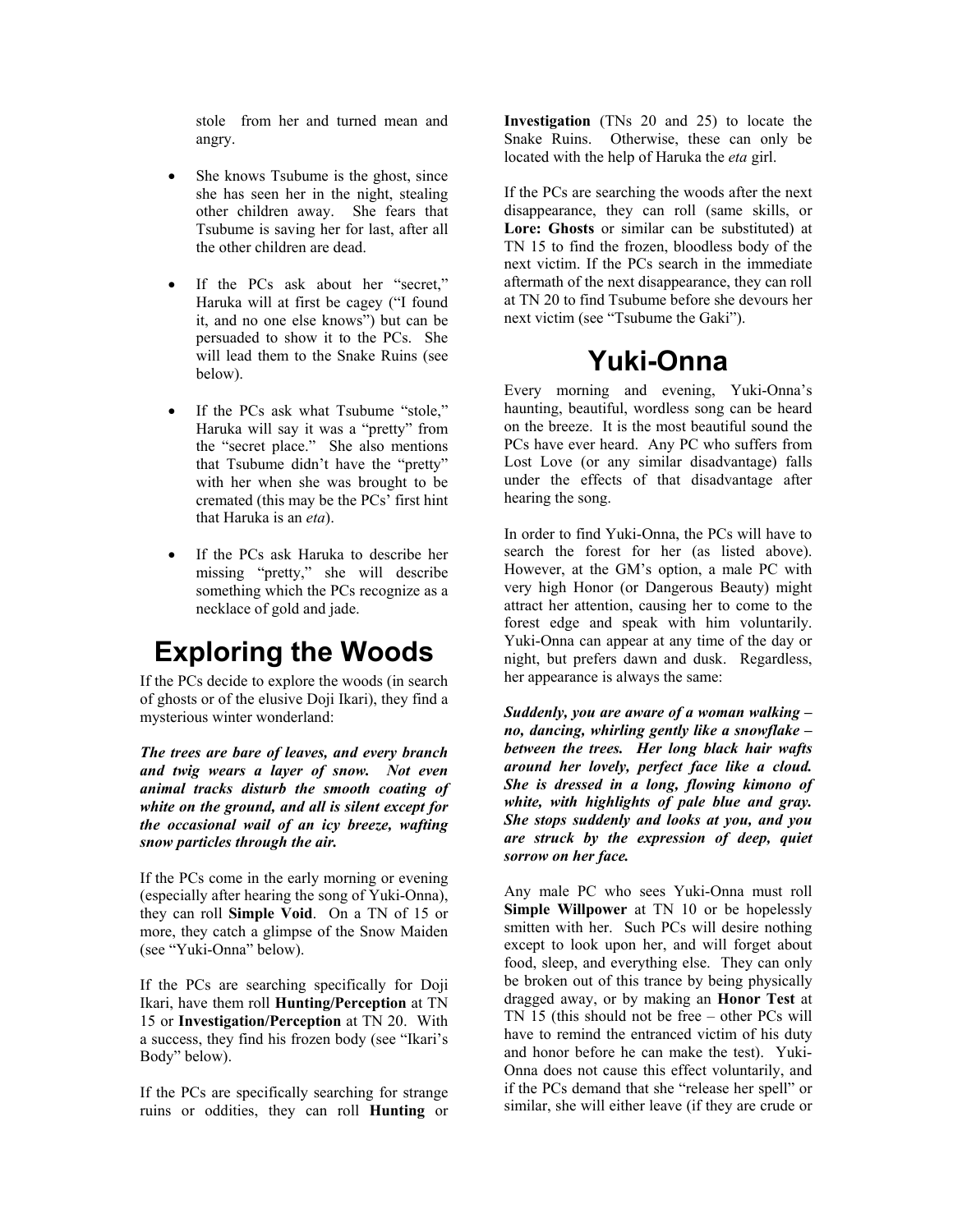violent) or explain sorrowfully that she cannot (if they are polite).

### Talking with Yuki-Onna

The Snow Maiden will speak with any PCs who are polite, soft-spoken, and honorable (at least Honor Rank 2). She will also speak with male PCs who are kind-hearted or pleasing to look upon (Dangerous Beauty), and may even become enamored of such PCs, at the GM's option.

Yuki-Onna's voice is soft and musical, like the chiming of icicles. The air around her is desperately cold, and PCs who spend more than a few minutes in her presence must roll **Simple Stamina** or take 1k1 Wounds from frostbite. If she is questioned politely and humbly, she will share what she knows:

- She has come here for reasons of her own, which she will not share. "I mean no harm, although harm often follows me." She will not explain her presence any further.
- She is not responsible for the lost children. "There is an angry spirit in this land, a thing of malice, born out of water and hate. It wears a child's body, but the power within it is the power of Jigoku."
- The evil spirit dwells in the "place" where it was born," but also haunts a "cursed place" within the forest, where it kills. If the PCs ask (politely), Yuki-Onna can guide them to the "cursed place" (the Snake ruins).
- Yuki-Onna has tried to protect the children from the evil spirit, but she has had little luck. "I know what it is to lose a child," she says, and a single tear runs down her face, turning to ice. She catches the tear and tucks it under her obi belt.
- If the PCs ask about Doji Ikari, Yuki-Onna grows even more sorrowful. "I did not wish him harm," she says softly. "But he would not leave, whatever I wished." Again, if the PCs ask politely, she will guide them to Ikari's body (see below).

If the PCs express the idea that Yuki-Onna's presence is harmful, and couch their words in the most compassionate possible terms, they may be able to persuade her to depart and leave the village of San no Mura in peace. (Invoking both the fear and misery of the villagers, and the fate of poor Doji Ikari, will be the most successful argument.) In this case, Yuki-Onna will voluntarily lead the PCs to Ikari's body before departing.

If the PCs are rude or cruel to Yuki-Onna, she will vanish in a cloud of snowflakes. If they are actually violent or threatening, her lovely face is suddenly contorted in anger. A ferocious blast of cold air, like the worst blizzard imaginable, blasts the PCs and knocks them sprawling. Yuki-Onna departs, never to be seen again, and the howling, bitter wind pursues the PCs all the way back to the village – all PCs take 4k4 damage from the bitter cold.

### Ikari's Body

If the PCs find Doji Ikari (as a result of searching, or being led there by Yuki Onna), they see the following:

*The frozen body of a samurai is sitting against a tree, coated with a light layer of snow. From his posture, he seems almost to be resting or relaxing for a moment, and the expression on his ice-encrusted face is one of wonder and delight.* 

The PCs will need *eta* to return Ikari's body. If Yuki Onna showed the PCs to his body, she looks sorrowfully on his body, then bows her head and weeps softly. Two icy tears fall on the ground at his frozen feet. Then she rises and vanishes in a whirl of wind and snowflakes.

The PCs can keep her tears, if they wish.

# **The Snake Ruins**

The PCs can find the Snake Ruins by searching the forest (as listed above), by having Haruka the eta girl lead them there, or by having Yuki-Onna guide them there. (Yuki-Onna will only lead the PCs to the general area and then point toward the ruins before vanishing. Haruka will lead them right up to the ruins.)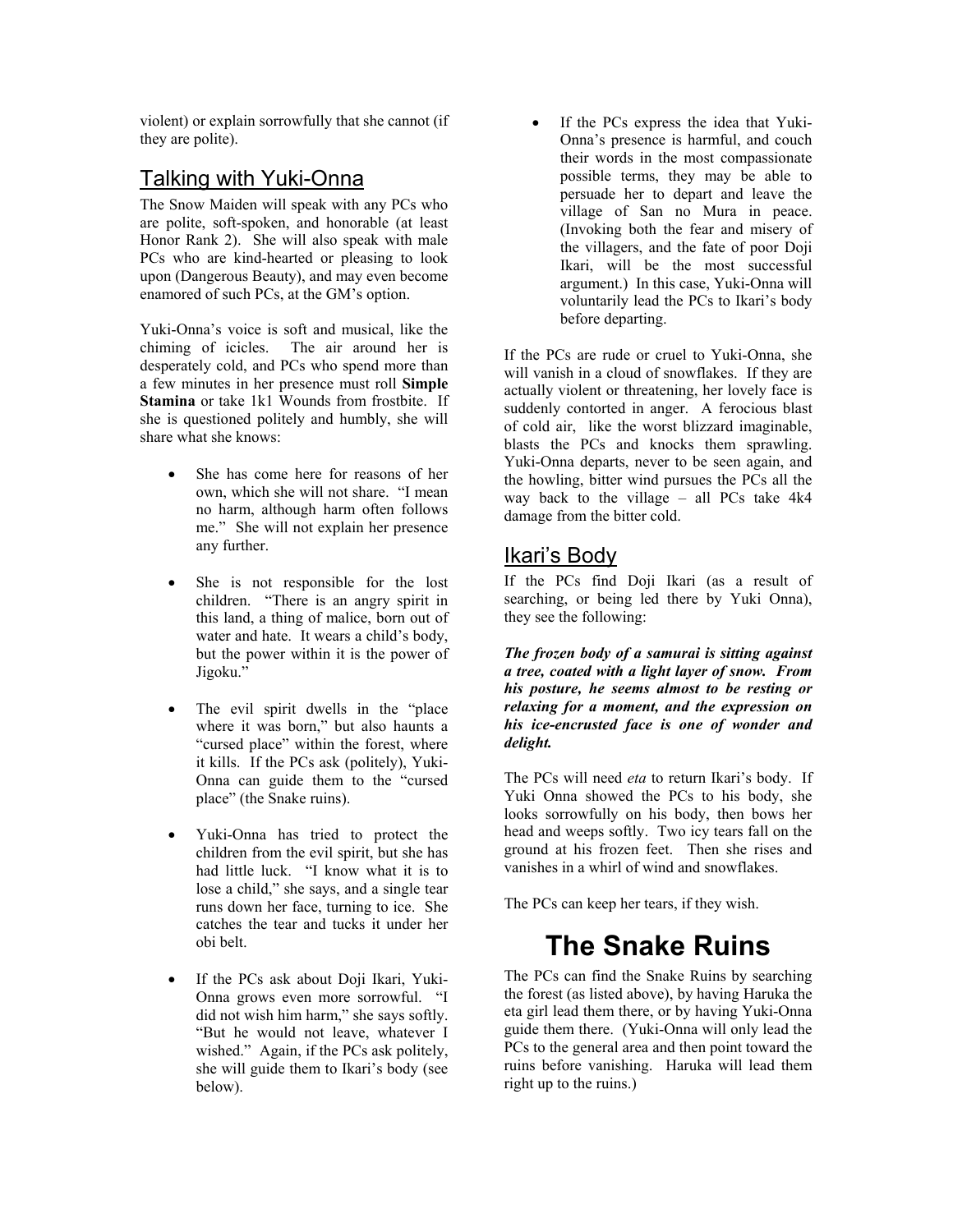*Beneath the rounding-off layer of snow, you can just make out the outlines of an ancient stone foundation, the base of some building long-fallen. In the middle of the ruins, the snow turns crimson, stained with frozen blood. In the center of the stain is the rectangular shape of a dark hole in the ground.* 

If Haruka is here, she will be frightened by what has become of her "secret place." The blood was never here before. (Of course, she hasn't been here since winter began.) If the PCs question her further, she will explain that she would come here and hide in the hole in the ground, pretending she was in a great castle fortress. Her "pretties" are down there, but Tsubume took the "best one."

If the PCs examine the ruins, they can roll **Intelligence** (or a suitable **Lore** skill, or a Kaiu skill such as **Siege** or **Engineering**) at TN 15 to surmise that they are the remains of a shrine or small temple. Careful examination (and a **Heraldry/Perception** roll at TN 20) will detect the very faint remains of the Snake mon on some of the stones. The PCs will need to roll **History** at TN 20, **Lore: Phoenix** at TN 15, **Lore: Shadowlands** at TN 20, or something similar to recall that the minor Clan of the Snake was wiped out by the Phoenix hundreds of years ago, supposedly after the entire clan was possessed by an evil Shadowlands spirit.

#### Within the Pit

If the PCs explore the hole, they find the floor about four feet below is a solid mass of frozen blood. PCs of delicate sensibilities will probably lose Honor for touching this blood, frozen or not, and even the stoniest Crab may find it an unsettling experience.

The chamber whose floor is so horribly stained is the collapsed basement of the shrine. It is mostly choked with old stone rubble and fossilized remnants of wooden beams. Lined up on a flat place are Haruka's "pretties," items which she found in the ruins: a lacquered wooden comb (brittle with age but intact), a pair of tarnished silver hair-pins, an ink-stone with the Snake Clan mon, and a broken wood-and-ivory puzzle-box (again brittle with age but intact).

None of these items are cursed or malign, although a faint aura of the Shadowlands Taint hangs about this entire place. Phoenix PCs will

probably feel duty-bound to destroy these items as remnants of the hated Snake Clan.

If the PCs come here at night, they may encounter the Gaki. They will certainly encounter it if they come here on the night that the Gaki takes another victim.

## **Tsubume the Gaki**

The PCs are most likely to encounter Tsubume if they learn of either her place of death (the stream) or of the Snake Ruins where she was cursed. They may also encounter her if they lie in wait for her to take another victim (see below) or pursue her after she takes such a victim.

If the PCs visit the stream in or around where Tsubume died, they will be able to detect a faint Shadowlands Taint there. Tsubume rises from the frozen stream each night at midnight. If the PCs camp out in the freezing cold to watch for her, they will see the following:

*Suddenly you hear a soft girlish laugh. A short slim shape, wrapped in a child's kimono, rises from the stream, seemingly coming straight up through the ice. It floats above the ground and turns toward you, and you have a momentary impression of red glowing eyes.* 

If the PCs camp out at the Snake Ruins, Tsubume will appear there both before and after taking her next victim from the village.

Tsubume appears as a pretty girl of nine years, dressed in a bright yellow kimono (the garment she drowned in). Her innocent face, however, twists with malice, and a red light flickers in her eyes. Her fingernails are long and sharp, stained with dried blood, and the smell of rotten blood and death follows her everywhere. She speaks in a clear, sweet voice, and laughs delightedly while kidnapping and murdering her old playmates.

If the PCs make an **Investigation/Perception** roll at TN 10 (or if they specifically look for Haruka's "pretty") they will notice a small necklace of gold and jade, engraved with the Snake mon, around Tsubume's neck. The necklace glows with a faint, ghastly light whenever she kills or uses one of her magical powers.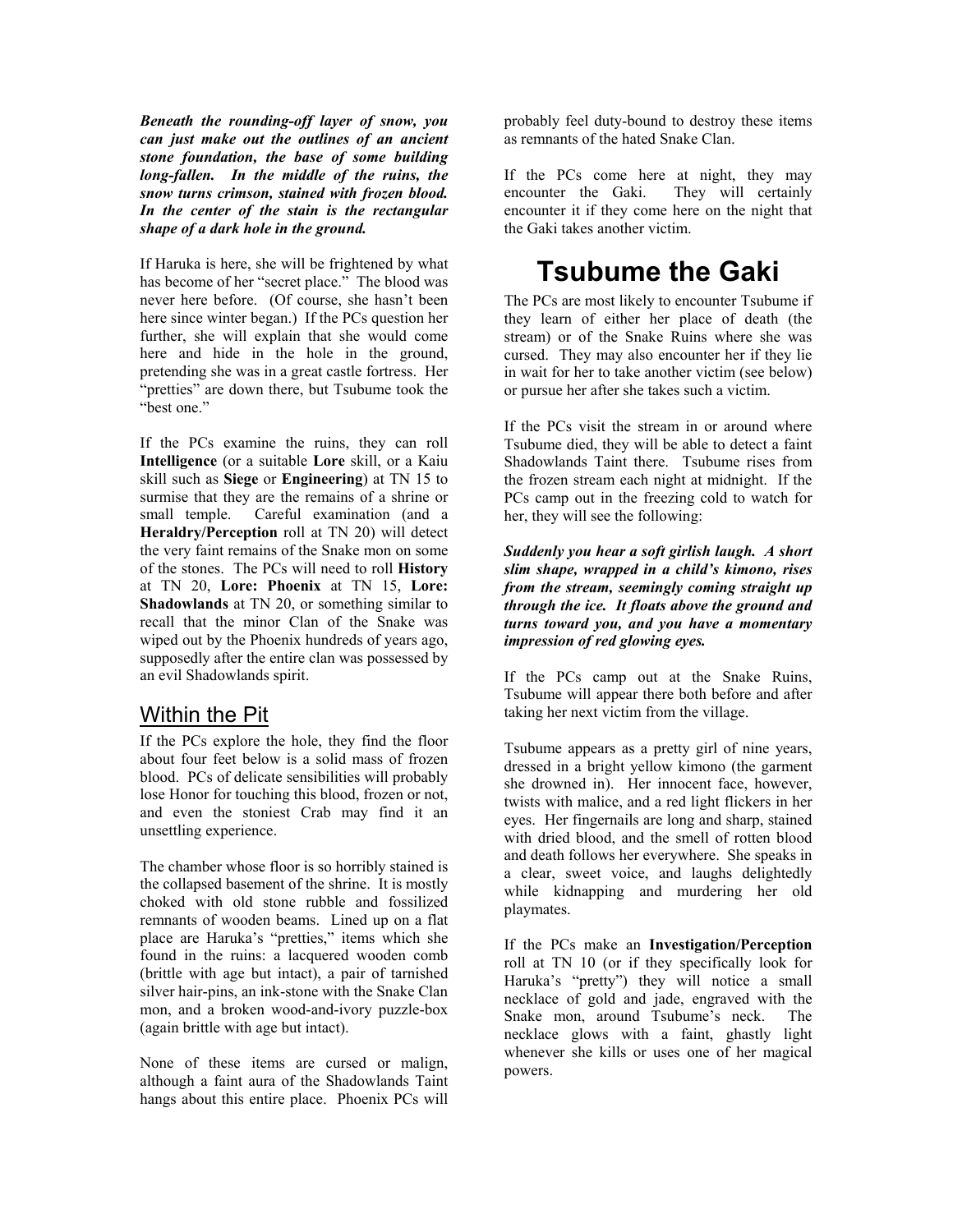#### The Next Victim

If the PCs spend the night in the village before dealing with Tsubume, she will kidnap and murder another child. The PCs may be able to intercept her if they are staying awake and alert. Otherwise, they may be able to pursue her afterward and save the child from being drained of blood at the Snake Ruins.

Tsubume's next target will be the six-year-old son of the village doshin, Tokan. She will float in through the wall of the house, mesmerize the boy, then pick him up and carry him out through the wall and into the forest. Tokan and his family will be held in magical slumber during this time, except for his other two children, who are awake and watch in helpless terror. If the PCs are staying with Tokan, Tsubume will try to put them to sleep as well. (See her statistics for how this ability works.)

Afterward, the other frantic children will awaken Tokan (and the PCs, if they were asleep), and the hue and cry will be raised. None of the peasants will dare pursue the ghost into the forest, however, not even the grief-stricken Tokan.

### Fighting Tsubume

The Gaki is a fearsome opponent. Her body is selectively immaterial – normal weapons and blows pass right through it, but her filthy claws rip and rend the PCs quite easily. Her sweet voice and childish, playful laughter only add to the horror.

Tsubume cannot fly more than five feet off the ground, and normally moves at the pace of a walking man, but can move much faster (up to Water x 10) for a short time. She is fearsomely strong and will not release her victim without a struggle.

Jade, crystal, obsidian, and nemuranai can harm Tsubume, as can spells. Otherwise, she takes no damage from any physical attack. If she is badly wounded, she flies to the Snake Ruin, where she absorbs the blood of her kills, healing 6 Wounds per round until fully healed (at which point she goes out seeking vengeance on those who injured her).

If the PCs do not have weapons which can hurt Tsubume, the only way to defeat her is to destroy her necklace, which glows faintly each time she uses one of her powers (**Perception** at TN 10 to

notice this). The necklace is TN 25 to hit and takes a total of 20 points of damage to destroy. If it is destroyed, it shatters in a cloud of stinking dust, and Tsubume suddenly stops moving:

*Suddenly the thing before you goes still. The malice vanishes from its face, replaced by sorrow. It opens its mouth as though to say something, but then breaks apart into a cloud, like dust in a breeze. You can no longer smell the stench of blood.* 

If the PCs are in or near the woods when this happens, and if they have not offended Yuki-Onna, they see the following additional sight:

*The Snow Maiden stands amid the trees, but now there is a child next to her, a little girl. The Maiden takes the girl's hand gently and speaks to her in a soft voice. You catch the words, "time to go on now… the realm of Waiting." The girl nods, turns, and waves goodbye to you. A moment later she is gone, as though she never was. The Snow Maiden bows gravely to you and vanishes back into the forest.* 

If the PCs manage to destroy Tsubume without destroying the necklace, she vanishes with a despairing, bloodcurdling wail into a cloud of foul smoke and ash. The necklace falls to the ground with a faint clatter. Foolish PCs can keep it…

## **Conclusion**

If the PCs destroyed Tsubume the Gaki, they have succeeded in their mission and earn 1 XP. At the GM's option, PCs who place a high value on Compassion might also earn a point of Honor for protecting the peasants. And of course the PCs might have the necklace…

If the PCs convinced Yuki-Onna to guide them to the body of Doji Ikari, she shed two tears there. A PC who takes those tears (they cannot be shared) will receive the appropriate cert.